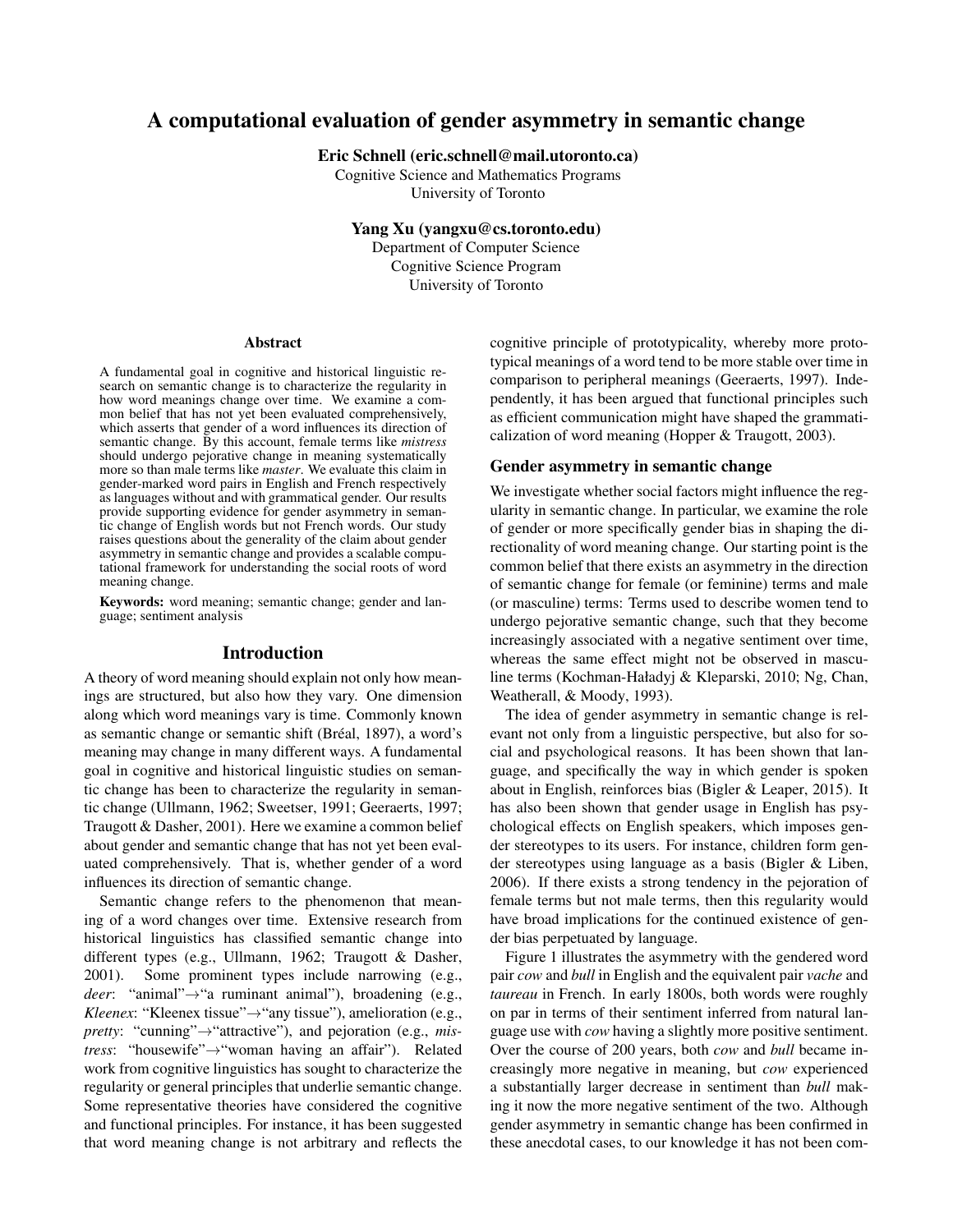

Figure 1: An illustration of asymmetry in historical sentiment change of gendered words in English (left) and French (right). Solid arrows indicate temporal changes in sentiment between consecutive decades during a period of 200 years (1800–2000). The dots indicate the starting and ending positions of a word in sentiment space.

prehensively evaluated in English or other languages. One challenge for a scaled evaluation is that it has been difficult to quantify the sentiment of a word's meaning historically. This is especially the case when dealing with implicit or connotational meaning, where a word's definition may not be fully reflective of its sentiment at a certain time.

Recent advances in distributed semantic representations of word meaning have provided support that broad gender biases are reflected in natural language use (Bolukbasi, Chang, Zou, Saligrama, & Kalai, 2016; Caliskan, Bryson, & Narayanan, 2017). These findings suggest that gender biases can be captured and measured by computational means in large textual corpora (e.g., digitized books and news). Using similar techniques, we quantify the degree to which gender bias may influence the directionality of semantic change. We draw on computational methods to measure the sentiment of words automatically at scale (Turney & Littman, 2003). Furthermore, by using historical text corpora, we track the directionality of semantic change in words over a long temporal span (Cook & Stevenson, 2010) by measuring whether a word undergoes amelioration, pejoration, or neither (see Figure 1).

#### Scope and hypothesis

Socio-linguistic research has found that language use can be biased, such that people can associate words implicitly with different groups following group stereotypes (Banaji & Hardin, 1996). One such example is that words relating to science are associated more often with men, whereas words relating to art are associated more often with women, reflecting gender stereotypes (Nosek, Banaji, & Greenwald, 2002). Psychological work has also shown that as a word becomes more associated with a particular gender, it tends to adopt the stereotypes of that gender (Ng et al., 1993). This suggests that the change in sentiment of a gendered word could be the result of a change in that word's gender alignment rather than the direct result of a word's fixed gender. To prevent the change in a word's gender alignment from influencing our evaluation, we focus on analyzing words that belong to a fixed gender pair. This is to say that we only consider pairs of words which have the same meaning, but have overt forms that distinguish the two gender classes. In English, although gender marking in word forms is not obligatory, there exists a relatively large set of noun pairs that do make a gender distinction (e.g., *actress* vs. *actor*).

To evaluate the generality of the proposal on gender asymmetry in semantic change, we also consider an analysis in French which has an explicit grammatical gender system. For instance, every noun and adjective in French is assigned to a gender (e.g., *sorciere `* and *sorcier* correspond to the feminine and masculine forms of the concept "witch" respectively).

If the hypothesis about gender asymmetry holds generally, we should expect that the sentiment of female terms in both English and French to become more negative over history. We do not make any predictions on the directionality of sentiment change for male terms, although we do predict that the change in sentiment of male terms should be overall more positive than that of female terms. In particular, even if male terms decrease in sentiment over time, they should do so to a lesser degree than the female counterpart terms.

#### Computational methodology

To quantify the sentiment of a word, we use the Sentiment Orientation – Pointwise Mutual Information (SO-PMI) formulation, which is an established method in computational linguistics described in Turney and Littman (2003). We use Positive Pointwise Mutual Information (PPMI), a vari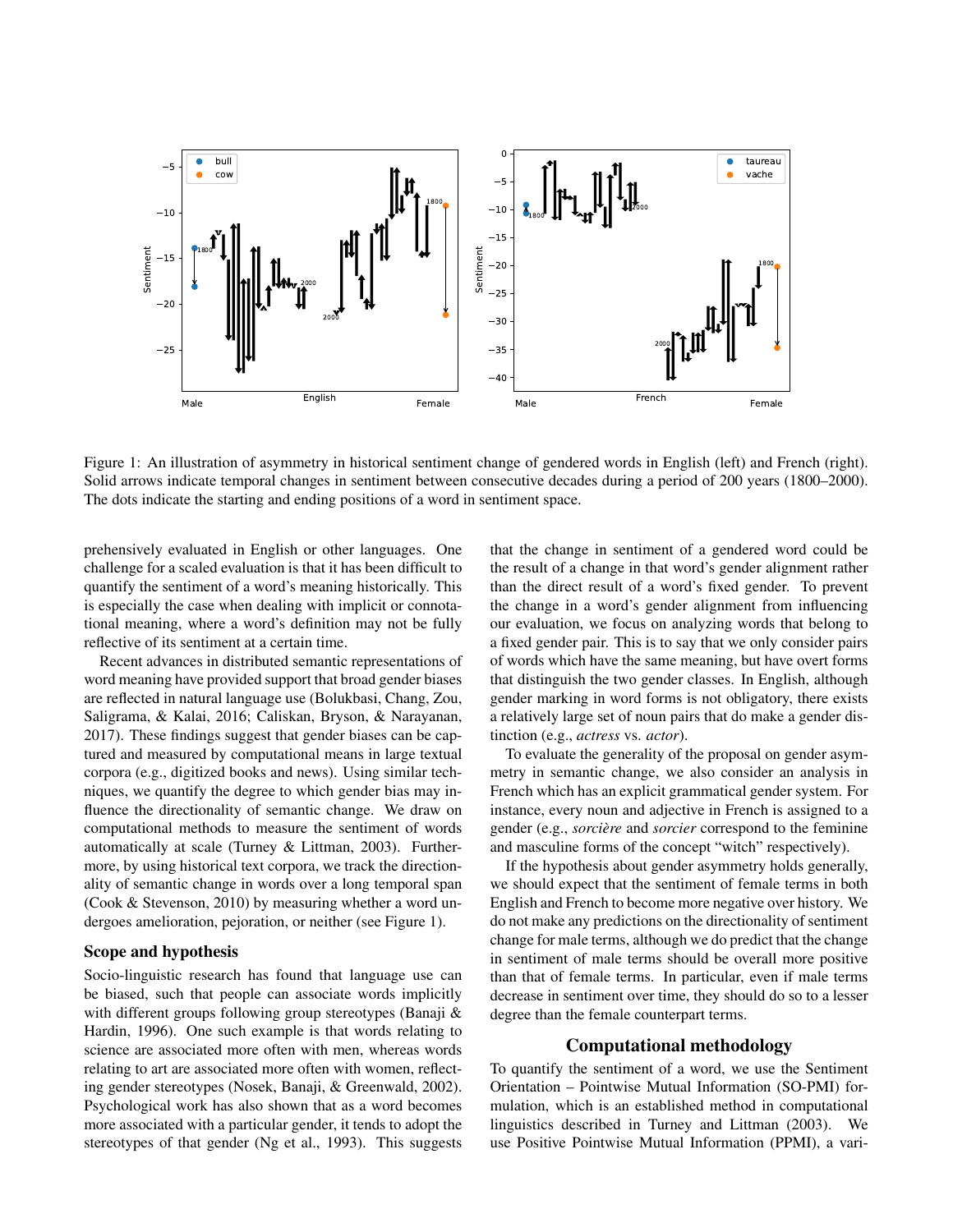ant of Pointwise Mutual Information (PMI), that represents the meaning of a word as a non-negative vector based on its co-occurrence with context words in text. The formula for calculating sentiment orientation then follows the method in Turney and Littman (2003):

$$
SO - PPMI(word) = \sum_{pword \in Pwords} PPMI(word, pword)
$$

$$
- \sum_{nword \in Nwords} PPMI(word, nword)
$$
(1)

Here *Pwords* represents the set of positive seed words (i.e., words with canonically positive sentiment such as *good*), *Nwords* represents the set of negative seed words (i.e., words with canonically negative sentiment such as *bad*), and PPMI(*word*1,*word*2) equals the Positive Pointwise Mutual Information between two words, calculated identically to Hamilton, Leskovec, and Jurafsky (2016) which includes historical data for our analysis (described later).

We take the seed words in English from the General Inquirer (Stone, Littman, Namenwirth, & Ogilvie, 1962). In French, we use Polarimots (Gala & Brun, 2012). We use General Inquirer in English because it is standard in sentiment research and was used in a prior study that explores historical semantic orientation change (Cook & Stevenson, 2010). We use Polarimots in French since it includes only single-word entries and is available to the general public. Both seed sets can include a word multiple times if it has multiple meanings. These duplicated entries can either be of the same sentiment or of opposite sentiments. We remove duplicates of the same sentiment and if a word has an entry in both the positive and negative sentiment, because these cancel out in the formula above and hence has no effect on the sentiment orientation.

In all our analyses, we quantify how the sentiment of a word changes over time. To calculate a word's change in sentiment, we take the difference between the word's sentiment between the final and starting periods (in our case, these correspond to decades 1990s and 1800s respectively).

#### Data

To evaluate our hypothesis, we collect data from two sources: 1) historical word statistics that allow us to quantify sentiment change of words based on their context over the past 200 years; 2) a control set of paired gendered words, such as (*actress*, *actor*) in both English and French.

#### Historical word usage statistics

We use data from Hamilton et al. (2016) (https://nlp.stanford.edu/projects/histwords/) as our basis for investigating sentiment change in English and French words. Both the English and the French datasets are constructed from the Google Book Ngram corpus (https://books.google.com/ngrams). Hamilton et al.'s (2016) data contains multiple statistics related to word usage, particularly PPMI scores between each pair of words in the dataset. This dataset is also historical and spans from 1800 to 2000, and it is binned by decade. This allows us to study the change in a word's sentiment over a 200-year temporal span. For our analyses of sentiment change, words must occur at least 500 times within a decade. This is the same threshold used by Hamilton et al. (2016) in their historical analysis of semantic change.

#### Gendered word pairs

We took the gendered word pairs analyzed in English from Zhao, Zhou, Li, Wang, and Chang (2018). This list is comprised of nouns and includes both singular and plural forms of words. We omitted the plural forms to ensure that we were not double counting results for a pair. This list is not intended to be a definitive list of all gendered pairs in English, but rather representative enough of the phenomenon to properly test behaviour. We translated the English pairs into French using the Larousse English-French dictionary (*Larousse Dic*tionnaire Anglais-Français, 2020). Some words did not have direct translations, so these were removed. To ensure our dataset properly represented French gendered noun pairs, we also included the 100 most common such pairs based on the numbers of entries in books (New, Pallier, Brysbaert, & Ferrand, 2004). In addition, we also analyzed a list of French adjective pairs which similarly distinguish between masculine and feminine forms. For adjectives we considered the 200 most common pairs (New et al., 2004). Table 1 shows a sample of gendered word pairs in English and French that span the spectrum from occupational concepts to other human and non-human concepts.

|         | English               | French              |
|---------|-----------------------|---------------------|
| $Occu-$ | Actor-Actress         | Acteur-Actrice      |
|         | Waiter-Waitress       | Serveur–Serveuse    |
| pation  | Policeman–Policewoman | Policier–Policière  |
|         | Son-Daughter          | Fils-Fille          |
| Human   | Fatherhood-Motherhood | Paternité–Maternité |
|         | Heir-Heiress          | Héritier-Héritière  |
| Non-    | Bull–Cow              | Taureau–Vache       |
| human   | Rooster–Hen           | Coq-Poule           |
|         | Stallion–Mare         | Étalon-Jument       |

Table 1: Sample gendered pairs in English and French.

#### Results

We evaluate the hypothesis about gender asymmetry in semantic change in three sets of words: 1) English gendered noun pairs, 2) French gendered noun pairs, and 3) French gendered adjective pairs.

#### Evidence for gender asymmetry in English

Table 2 summarizes the results and detailed statistics from our analysis of the English word pairs. These results indicate that there is a significant split between the average change in a word's sentiment across the gender dimension ( $p < 0.02$ )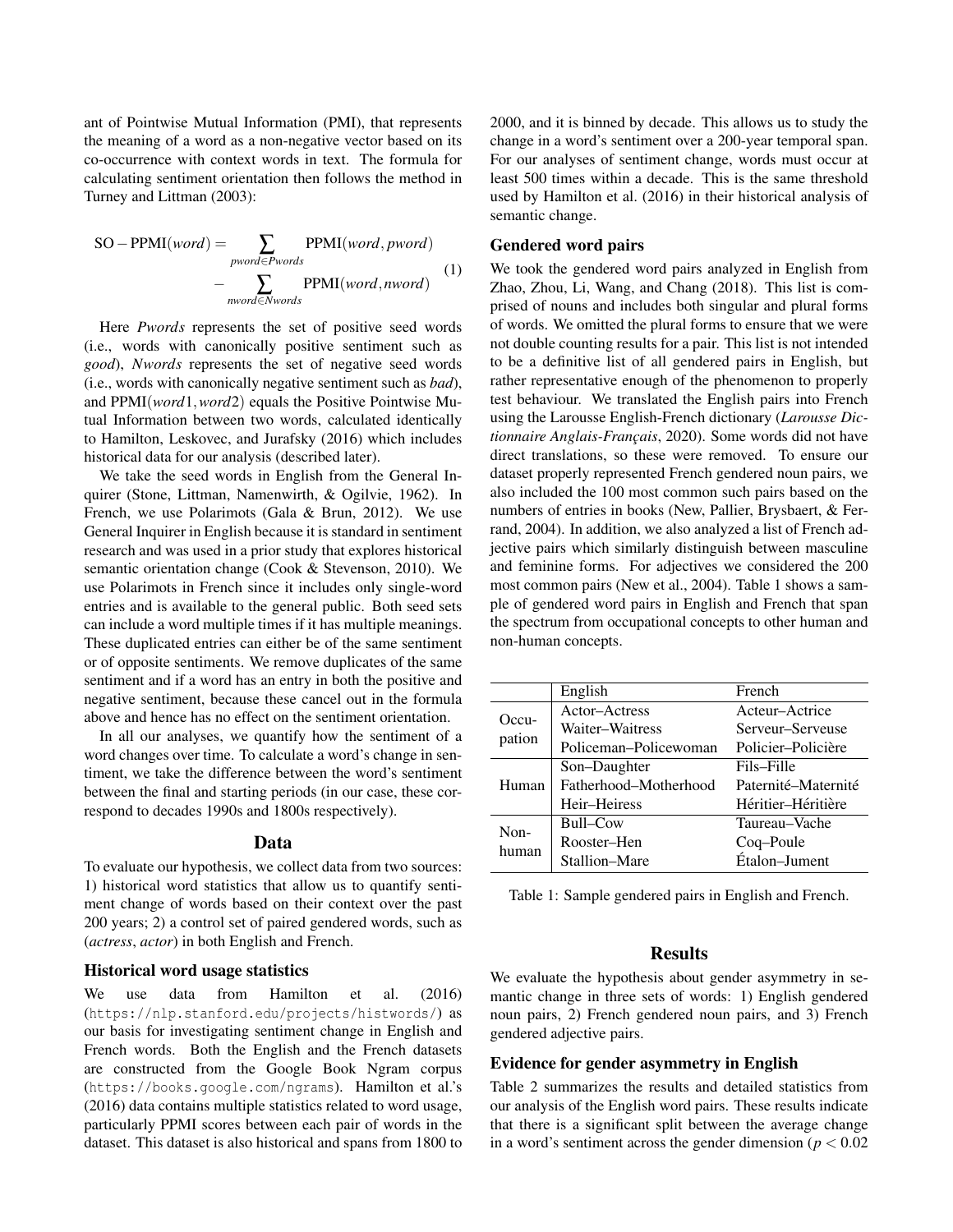| Dataset | n   | Average   | SD.     | p-value  |
|---------|-----|-----------|---------|----------|
| Male    | 109 | 2.2285    | 10.953  | $0.012*$ |
| Female  | 96  | $-1.1234$ | 9.8552  |          |
| A11     | 206 | 0.6434    | 10.5628 | N/A      |

Table 2: Average sentiment change - English. p-value is calculated by a permutation test with 100,000 permutations.

| Dataset $\ $ n     |     | Average | -SD     | p-value  |
|--------------------|-----|---------|---------|----------|
| Male               | 100 | 2.6085  | 10.7724 | $0.013*$ |
| Female $\vert$ 100 |     | -0.4999 | 9.8045  |          |

Table 3: Average sentiment change pairs - English. p-value is calculated by a one-tailed paired t-test.

| Male larger pos | Female larger pos p-value |           |
|-----------------|---------------------------|-----------|
| 62              | 38                        | $0.0105*$ |

Table 4: Comparison of paired movement - English. p-value is calculated by a permutation test with 100,000 permutations.

from a permutation test), with the female words exhibiting more negative sentiment than the male words over time. In particular, we find that sentiment of male words generally increases from the time of their first entry in the dataset to their last entry. However, the average sentiment of female words decreases during this time period (see Table 2). When we separate our data by word gender, this difference in average sentiment change shows a significant difference between the two gender groups. One thing to note about these results is the uneven dataset sizes for male and female words. Here we are concerned with all possible words from our list, which means that in the case where one word in a pair does not meet the inclusion criteria but the other one does, we still include the qualified word. For this reason, we perform the same analysis except here we only consider pairs where both words match the inclusion criteria. In this analysis we include words multiple times if they belong to multiple pairs. Table 3 summarizes this paired analysis. We observe that our previous results hold similarly in this controlled analysis, where female words show a significantly more negative trend in their sentiment over history in comparison to the male counterpart words ( $p < 0.02$  from a paired t-test).

We also perform a binary analysis of the word pairs by counting the number of times the male word had a change in sentiment which was more positive than the female counterpart word, and vice-versa for female words. This analysis allows us to capture the fact that a word's sentiment may have increased/decreased, namely that both the male and female forms of the word would have also increased/decreased, but the degree to which the change occurs is still split across

| Dataset $\mid$ n        |          | Average SD |        | p-value   |
|-------------------------|----------|------------|--------|-----------|
| Male                    | $\pm 60$ | 3.4482     | 9.9811 | $0.0008*$ |
| Female $\vert 60 \vert$ |          | $-2.3813$  | 9.8658 |           |

Table 5: Average sentiment change when female is more positive - English. p-value is calculated by a one-tailed paired t-test.

| Dataset $\mid$ n |    | Average | -SD.    | p-value |
|------------------|----|---------|---------|---------|
| Male             | 40 | 1.349   | 11.7487 | 0.6813  |
| Female           | 40 | 2.3223  | 9.0025  |         |

Table 6: Average sentiment change when male is more positive - English. p-value is calculated by a one-tailed paired t-test.

gender. For instance, if the male word decreases in sentiment by 1 and the female word decreases in sentiment by 10, then we would infer that the male word had a more positive change. Table 4 summarizes the results and indicates that out of 100 word pairs, there is a significantly higher number of cases where a male word changes more positively in sentiment than its female counterpart word ( $p < 0.02$  from a permutation test).

Figure 1 illustrates our analysis with an example word pair. Here we observe how between the gendered pair *bull* and *cow*, *cow* started off with a slightly more positive sentiment at 1800 but became increasingly more negative over history than *bull*. This figure illustrates a supportive case for the hypothesis about gender asymmetry, where female words experience pejoration over time, more so than male counterpart words.

We perform a further analysis by separating our pairs into two sets depending on which gendered term was initially more positive. Using this method of analysis we observe an effect of regression towards the mean. When the female term is initially more positive than the male term, then on average the female term undergoes pejoration and the male term undergoes amelioration (see Table 5), and vice-versa when the male term is initially more positive (see Table 6). However, this effect is only statistically significant when the female term begins more positive and then undergoes pejoration (see Table 5). We also perform a permutation test (100,000 permutations) between these two sets and find a significance effect  $p < 0.007$ . This suggests that gender may interact with regression towards the mean, but the asymmetry still persists in the English words we studied.

We also considered an analysis comparing words which exist in the corpus starting in 1800, the initial period of the data available, to words which emerge later. We considered the possibility that words which exist since 1800 may have already undergone substantial semantic change, and thus future change would be weaker as the sentiment of these words may have stabilized. However, when we performed such an analy-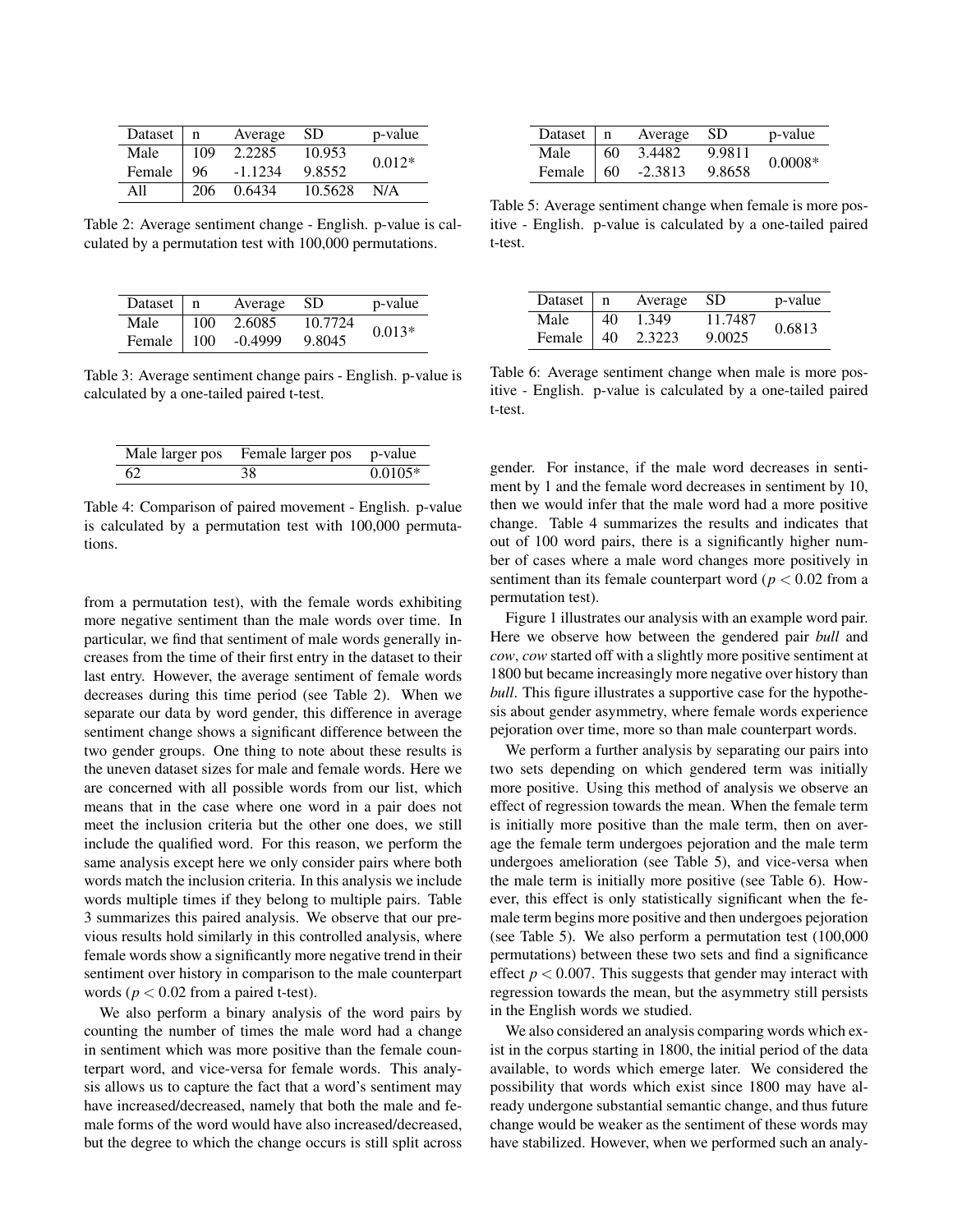| Dataset | $\mathbf n$ | Average | <b>SD</b> | p-value |
|---------|-------------|---------|-----------|---------|
| Male    | 148         | 0.1404  | 5.2404    | 0.8459  |
| Female  | 98          | 0.8065  | 4.5463    |         |
| A11     | 247         | 0.3835  | 4.9883    | N/A     |

Table 7: Average sentiment change - French Nouns. p-value is calculated by a permutation test with 100,000 permutations.

| Dataset   n  |     | Average SD |        | p-value |
|--------------|-----|------------|--------|---------|
| Male         | 100 | 0.7804     | 5.2951 | 0.4937  |
| Female   100 |     | 0.7702     | 4.6302 |         |

Table 8: Average sentiment change pairs - French Nouns. pvalue is calculated by a one-tailed paired t-test.

| Male larger pos | Female larger pos | p-value |
|-----------------|-------------------|---------|
| -48             |                   | 0.6927  |

Table 9: Comparison of paired movement - French Nouns. p-value is calculated by a permutation test with 100,000 permutations.

sis we observed no significant difference ( $\alpha$  = 0.05) between these two word sets and thus we do not believe this possibility should be of any concern.<sup>1</sup>

#### Evidence against gender asymmetry in French

To further evaluate whether the hypothesis holds generally across languages, we repeat the same analysis with the French word pairs as in the case of English, except that we separate the results for nouns and adjectives. Tables 7 - 12 summarize these results. Although the French datasets are comparable in sample size as the English dataset, we observe no significant results that support the hypothesis about gender asymmetry in semantic change of French words. If anything, we find the opposite effect (with no significance at  $\alpha = 0.05$ ) in the case of French nouns, where the male nouns appear to show less positive sentiment change on average than the female nouns.

These results provide evidence against the hypothesis, but we performed the final analysis on a more focused set. Recent work has suggested that the effect of gender bias is present most prominently on occupation terms across languages including French (Lewis & Lupyan, 2020). Based on this observation, we redid our analysis of French but only on word pairs that concern people's occupations. This focused analysis led to results closer to the hypothesis (e.g., female occupation terms show on average a negative trend in sentiment, whereas the male occupation terms show on average a positive trend, as shown in Table 13), but we still observe no

| Dataset | n   | Average   | <b>SD</b> | p-value |
|---------|-----|-----------|-----------|---------|
| Male    | 198 | 0.2154    | 5.2742    | 0.2179  |
| Female  | 191 | $-0.2371$ | 4.5463    |         |
| A11     | 389 | $-0.0068$ | 5.7949    | N/A     |

Table 10: Average sentiment change sentiment - French Adj. p-value is calculated by a permutation test with 100,000 permutations.

| Dataset $\mid$ n |     | Average SD           |        | p-value |
|------------------|-----|----------------------|--------|---------|
| Male             | 191 | 0.1933               | 6.1732 | 0.2274  |
|                  |     | Female   191 -0.2226 | 5.444  |         |

Table 11: Average sentiment change pairs - French Adj. pvalue is calculated by a one-tailed paired t-test.

| Male larger pos | Female larger pos p-value |        |
|-----------------|---------------------------|--------|
| 100             | 91                        | 0.2801 |

Table 12: Comparison of paired movement - French Adj. pvalue is calculated by a permutation test with 100,000 permutations.

statistical significance ( $p = 0.1494$  in a paired t-test) in this reduced sample of word pairs.

In French, we also examine the regression towards the mean by separating the pairs into two sets depending on if the male term or the female term is more positive initially. We find a similar effect of regression towards the mean as is found in English (see Tables 14 and 15; note we only show the results for nouns but they are similar for adjectives). Unlike in English, this effect is significant both when the male term is initially more positive and when the female term is initially more positive. This may explain why our overall findings in French are null, because the effect of regression towards the mean is strong in both directions. This effect might explain the difference in results between English and French, namely the reason for the lack of gendered role on semantic change in French.

Overall, this set of analyses suggests that the gender asymmetry observed in semantic change of English words does not hold for French, which is a grammatically gendered language.

#### **Discussion**

We have presented a scalable computational approach to evaluate the hypothesis that gender of a word influences its direction of semantic change (Kochman-Haładyj & Kleparski, 2010; Ng et al., 1993).

In English, our results support the hypothesis. There is a significant relationship between a word's gender and the direction of its sentiment change. In fact, male words appear to increase in sentiment over time and female words ap-

<sup>&</sup>lt;sup>1</sup>We find the lack of such an effect in French as well and will not be discussing it further.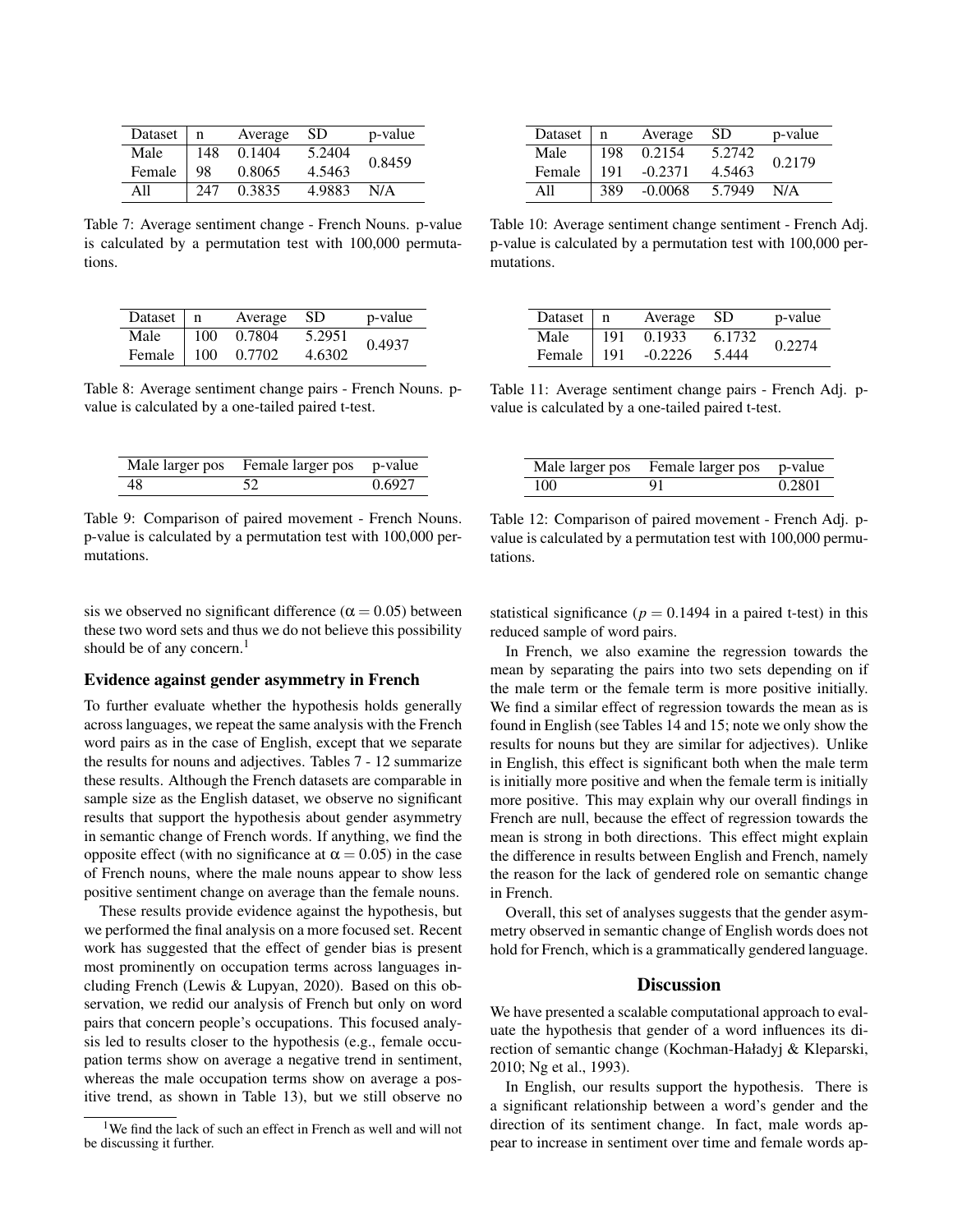| Dataset $\mid$ n  |             | Average SD |        | p-value |
|-------------------|-------------|------------|--------|---------|
| Male              | $\sqrt{25}$ | 1.3529     | 4.1479 | 0.1494  |
| Female $\vert$ 25 |             | 0.0576     | 4.7116 |         |

Table 13: Average sentiment change pairs - French Occupation Nouns. p-value is calculated by a one-tailed paired t-test.

| Dataset   n       |            | Average SD |        | p-value   |
|-------------------|------------|------------|--------|-----------|
| Male              | $\vert$ 54 | 2.3552     | 5.5858 | $0.0015*$ |
| Female $\vert$ 54 |            | 0.0355     | 4.4467 |           |

Table 14: Average sentiment change when female is more positive - French Nouns. p-value is calculated by a one-tailed paired t-test.

| Dataset $\mid$ n  |                  | Average SD |        | p-value   |
|-------------------|------------------|------------|--------|-----------|
| Male              | $\vert 46 \vert$ | $-1.0682$  | 4.2423 | $0.0066*$ |
| Female $\vert$ 46 |                  | 1.6327     | 4.6922 |           |

Table 15: Average sentiment change when male is more positive - French Nouns. p-value is calculated by a two-tailed paired t-test.

pear to decrease in sentiment over time. This supports previous research which predicted this pattern (Ng et al., 1993; Kochman-Haładyj & Kleparski, 2010). Our findings provide further support that there may be an effect of semantic polarization in English based on gender. We found an effect of regression towards the mean, but this effect was much stronger when female sentiment was decreasing than when male terms were. This suggests that gender still played a role in determining future semantic change.

In French, we are unable to find supporting evidence for the same hypothesis. There appears to be a fundamental difference in how semantic change, particularly word sentiment change, takes place in French and English. This may be taken as the result of differences between gendered (e.g., French) and non-gendered (e.g., English) languages. The existence of regression towards the mean might explain the lack of findings in French. To verify if grammatical gender plays a role in explaining our results, future work should consider other languages, both gendered and non-gendered.

One possible factor in our analyses which could explain the French results is, as mentioned in the results, the effect of occupational terms on gender bias (Lewis & Lupyan, 2020). By exclusively analyzing occupational terms our results did not change in a statistically informed way, however this could also be attributed to a small sample size. In the future, it may be possible to reconsider this focused analysis with a larger set of occupational terms. Another possibility would be to use a different set of French positive and negative seed words. The seed words we used were skewed towards male terms with 788 male words to 649 female words. This should not have any effect on the results per se, because we are interested in change of sentiment at an individual-word level, for which they are always effected by the same seed words. However, it may have led to unforeseen consequences where change was more likely in male words because there were more seed words to cause change. Furthermore, many sentiment lexicons in French use short phrases as well as single words. Due to the character of the dataset we used, analysis at the level of phrases was infeasible, but in the future it could be informative to consider an analysis that involves phrases. Finally, while studying French nouns, roughly a quarter of our pairs were translations of the English pairs, whereas the rest were simply common gendered pairs. The quality of our French translations may have been poor, however when we separate these two sets we see no significant difference in the results, so we do not consider this a concern.

A theoretical concern to interpret our different results across two languages may be that words are not so much changing in sentiment, but rather as a word becomes more commonly used it also more closely reflects gender biases. Therefore, as female alternatives to male nouns become more widespread in usage, the bias in female words' usage might also become more exaggerated. In English, the increase in the average number of occurrences from a female word's first appearance to its last appearance in our dataset is about 4.5 times larger than that of male words. Specifically, the average number occurrences of a male word in English increased by 21-fold and for a female word increased by 86-fold. For nouns in French, female word usage increased 2.5 times more than male usage, and for adjectives in French, female word usage increased 0.95-fold more than male usage. By being a gendered language, the usage of gendered words in French is quite ingrained into the language, whereas in English this is often a newer phenomenon, with words such as policewoman and chairwoman only becoming used in recent years to make English more inclusive (Bigler & Leaper, 2015). This might have offered English with more opportunities to introduce gender biases, and thus see a pattern of semantic change, whereas in French these biases may already be ingrained.

# **Conclusion**

Our study provides a computational framework for studying the relation of gender and semantic change. We find a consistent trend in how gender correlates with the direction of sentiment change in English but not in French. We have connected research in historical linguistics and social psychology to examine how gender bias might play a role in shaping the historical development of word meaning. One potential direction for the future is to explore this intersection, by extending our investigation toward gender-neutral words which may still be associated to a specific gender. This would allow us to understand how a shift in a word's perceived gender might impact its direction of semantic change.